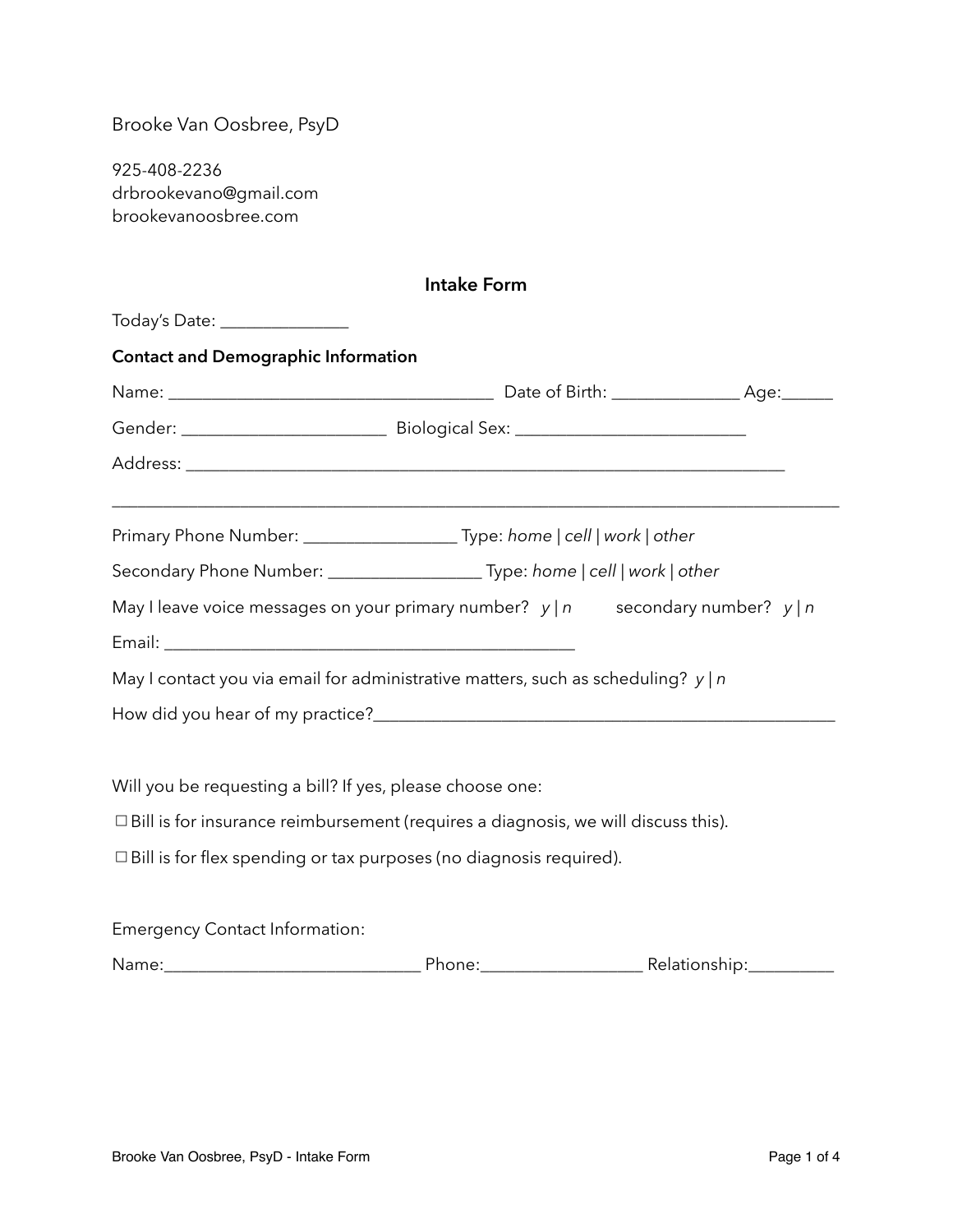| <b>Occupational Status:</b>                                                                                                                                                       |
|-----------------------------------------------------------------------------------------------------------------------------------------------------------------------------------|
| Employed   Unemployed   Student   Disabled   Retired   Other: _____________                                                                                                       |
|                                                                                                                                                                                   |
|                                                                                                                                                                                   |
|                                                                                                                                                                                   |
| Partnership Status:                                                                                                                                                               |
| Single   Married/Partnered   Separated   Divorced   Widowed   Other: ___________                                                                                                  |
| Living with Spouse/Partner(s)? $y \mid n$ Number of Years Together: $\sqrt{\frac{y}{x}}$                                                                                          |
|                                                                                                                                                                                   |
| Other identity factors you wish to share (e.g. ethnicity, sexual orientation religious faith,<br>veteran status, disability status, nationality, etc): __________________________ |

\_\_\_\_\_\_\_\_\_\_\_\_\_\_\_\_\_\_\_\_\_\_\_\_\_\_\_\_\_\_\_\_\_\_\_\_\_\_\_\_\_\_\_\_\_\_\_\_\_\_\_\_\_\_\_\_\_\_\_\_\_\_\_\_\_\_\_\_\_\_\_\_\_\_\_\_\_\_\_\_\_\_\_\_

## **Clinical Information and History**

Major reason(s) for seeking help at this time and goals for therapy: \_\_\_\_\_\_\_\_\_\_\_\_\_\_\_\_\_\_\_\_\_\_\_\_

Please indicate whether any of the following symptoms/concerns have been present currently (within the last month) or in the past.

\_\_\_\_\_\_\_\_\_\_\_\_\_\_\_\_\_\_\_\_\_\_\_\_\_\_\_\_\_\_\_\_\_\_\_\_\_\_\_\_\_\_\_\_\_\_\_\_\_\_\_\_\_\_\_\_\_\_\_\_\_\_\_\_\_\_\_\_\_\_\_\_\_\_\_\_\_\_\_\_\_\_\_\_\_

\_\_\_\_\_\_\_\_\_\_\_\_\_\_\_\_\_\_\_\_\_\_\_\_\_\_\_\_\_\_\_\_\_\_\_\_\_\_\_\_\_\_\_\_\_\_\_\_\_\_\_\_\_\_\_\_\_\_\_\_\_\_\_\_\_\_\_\_\_\_\_\_\_\_\_\_\_\_\_\_\_\_\_\_\_

|                         | Current | Past |                               | Current | Past |
|-------------------------|---------|------|-------------------------------|---------|------|
| Depression              |         |      | Alcohol/drug cravings         |         |      |
| Anxiety                 |         |      | Relationship problems         |         |      |
| <b>Panic Attacks</b>    |         |      | Difficulties at work/school   |         |      |
| Sleep difficulties      |         |      | Victim of violence/abuse      |         |      |
| Appetite/weight changes |         |      | Thoughts of suicide/self-harm |         |      |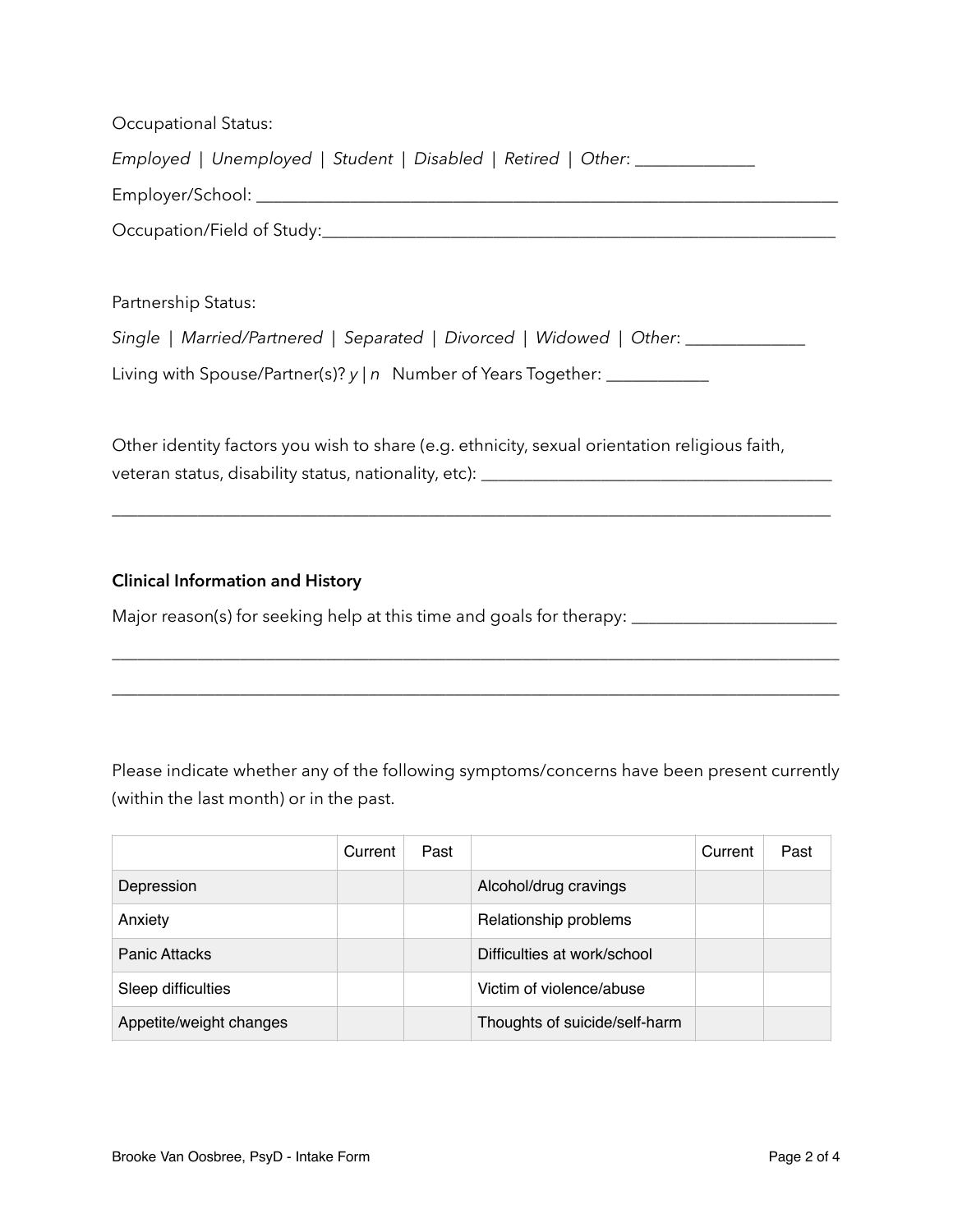Please list any previous therapy, including individual, couples, family, or group therapy.

|            | Year(s)                      | Provider                                                            | Was it helpful?                                                                                                                                                                                             |
|------------|------------------------------|---------------------------------------------------------------------|-------------------------------------------------------------------------------------------------------------------------------------------------------------------------------------------------------------|
| Individual |                              |                                                                     |                                                                                                                                                                                                             |
| Couples    |                              |                                                                     |                                                                                                                                                                                                             |
| Family     |                              |                                                                     |                                                                                                                                                                                                             |
| Group      |                              |                                                                     |                                                                                                                                                                                                             |
|            |                              | Have you ever been hospitalized for psychiatric reasons? $y \mid n$ |                                                                                                                                                                                                             |
|            |                              |                                                                     |                                                                                                                                                                                                             |
|            |                              |                                                                     |                                                                                                                                                                                                             |
|            |                              |                                                                     | Do you have any previous suicide attempts, self-destructive behaviors, or violence? $y \mid n$                                                                                                              |
|            |                              |                                                                     | If yes, indicate age, circumstances, and whether it led to hospitalization or legal problems                                                                                                                |
|            |                              |                                                                     |                                                                                                                                                                                                             |
|            |                              |                                                                     | Please list any psychiatric medications have taken in the past or are taking currently, including                                                                                                           |
|            |                              |                                                                     |                                                                                                                                                                                                             |
|            |                              |                                                                     | Please list any other medications you are currently taking (including over-the-counter and<br>herbal): experience and a series of the series of the series of the series of the series of the series of the |
|            |                              |                                                                     | Do you have any serious or chronic medical conditions (including past surgeries)? $y \mid n$                                                                                                                |
|            | If yes, date(s) and details: |                                                                     |                                                                                                                                                                                                             |
|            |                              |                                                                     |                                                                                                                                                                                                             |
|            |                              |                                                                     |                                                                                                                                                                                                             |